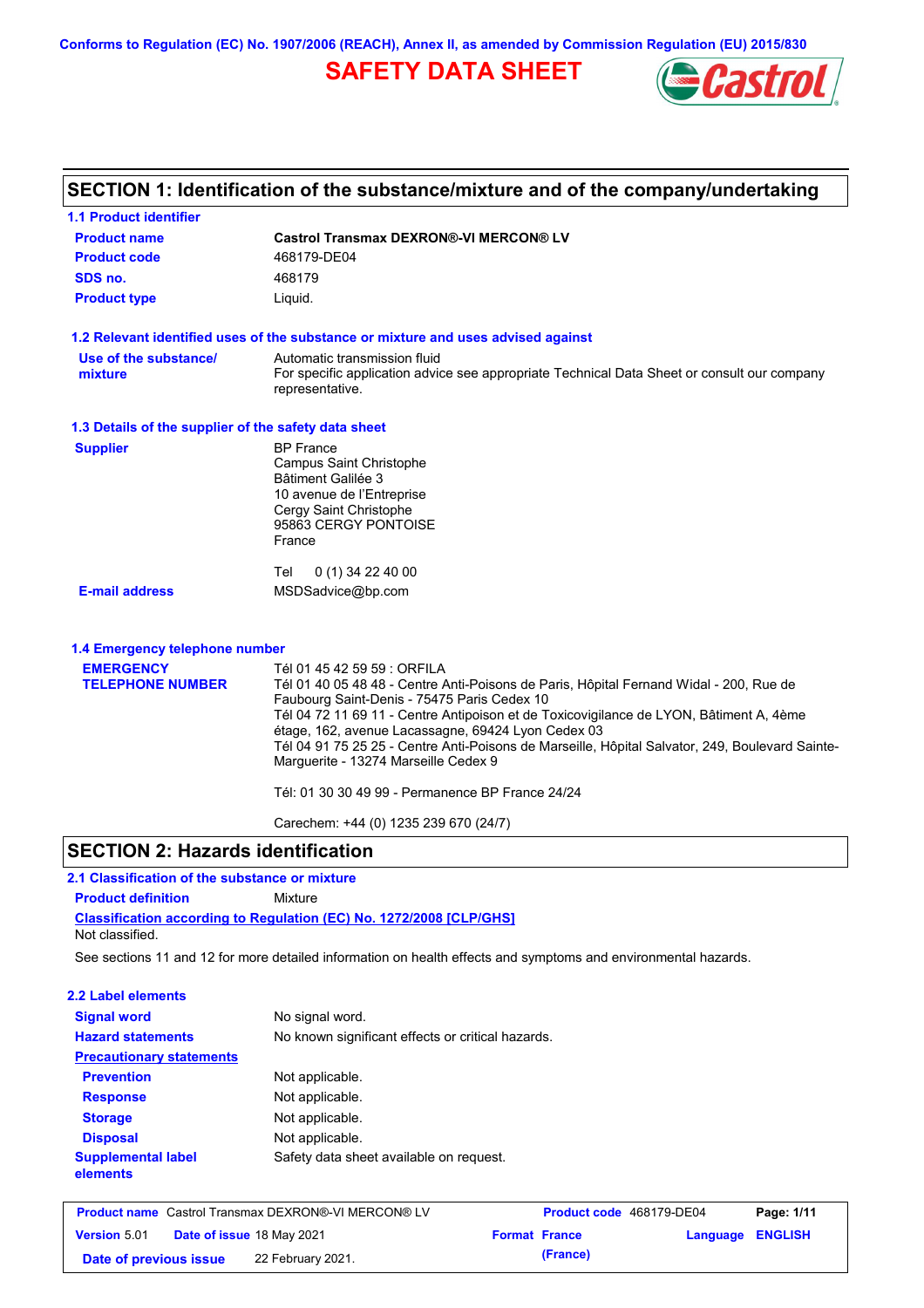# **SECTION 2: Hazards identification**

| EU Regulation (EC) No. 1907/2006 (REACH)                                                                      |
|---------------------------------------------------------------------------------------------------------------|
| Not applicable.                                                                                               |
| <b>Special packaging requirements</b>                                                                         |
| Not applicable.                                                                                               |
| Not applicable.                                                                                               |
|                                                                                                               |
| Product does not meet the criteria for PBT or vPvB according to Regulation (EC) No. 1907/2006,<br>Annex XIII. |
| This mixture does not contain any substances that are assessed to be a PBT or a vPvB.                         |
|                                                                                                               |

## **SECTION 3: Composition/information on ingredients**

| <b>3.2 Mixtures</b>                                                                                                                                                                                                                                                     |                                                                                        |           |                                               |             |
|-------------------------------------------------------------------------------------------------------------------------------------------------------------------------------------------------------------------------------------------------------------------------|----------------------------------------------------------------------------------------|-----------|-----------------------------------------------|-------------|
| <b>Product definition</b><br><b>Mixture</b>                                                                                                                                                                                                                             |                                                                                        |           |                                               |             |
| Highly refined base oil (IP 346 DMSO extract < 3%). Proprietary performance additives.                                                                                                                                                                                  |                                                                                        |           |                                               |             |
| <b>Product/ingredient</b><br>name                                                                                                                                                                                                                                       | <b>Identifiers</b>                                                                     | %         | <b>Regulation (EC) No.</b><br>1272/2008 [CLP] | <b>Type</b> |
| Distillates (petroleum), hydrotreated<br>light paraffinic                                                                                                                                                                                                               | REACH #: 01-2119487077-29<br>$EC: 265-158-7$<br>CAS: 64742-55-8<br>Index: 649-468-00-3 | ≥25 - ≤50 | Asp. Tox. 1, H304                             | $[1]$       |
| 2-Propenoic acid, 2-methyl-, butyl<br>ester, polymer with N-[3-<br>(dimethylamino)propyl]-2-methyl-<br>2-propenamide, dodecyl 2-methyl-<br>2-propenoate, eicosyl 2-methyl-<br>2-propenoate, hexadecyl 2-methyl-<br>2-propenoate and octadecyl 2-methyl-<br>2-propenoate | CAS: 176487-46-0                                                                       | $\leq$ 3  | Eye Irrit. 2, H319                            | $[1]$       |
| Lubricating oils (petroleum), C15-30,<br>hydrotreated neutral oil-based                                                                                                                                                                                                 | REACH #: 01-2119474878-16<br>EC: 276-737-9<br>CAS: 72623-86-0<br>Index: 649-482-00-X   | ו≥ ≤      | Asp. Tox. 1, H304                             | $[1]$       |
| 2,5-Pyrrolidinedione, 3-C18-24-alkenyl<br>derivs.                                                                                                                                                                                                                       | EC: 295-099-2<br>CAS: 91783-21-0                                                       | ≤3        | Aquatic Chronic 4, H413                       | $[1]$       |

**See Section 16 for the full text of the H statements declared above.**

#### Type

[1] Substance classified with a health or environmental hazard

[2] Substance with a workplace exposure limit

[3] Substance meets the criteria for PBT according to Regulation (EC) No. 1907/2006, Annex XIII

[4] Substance meets the criteria for vPvB according to Regulation (EC) No. 1907/2006, Annex XIII

[5] Substance of equivalent concern

[6] Additional disclosure due to company policy

Occupational exposure limits, if available, are listed in Section 8.

| <b>Product name</b> Castrol Transmax DEXRON®-VI MERCON® LV |  | Product code 468179-DE04         |                      | Page: 2/11 |                         |  |
|------------------------------------------------------------|--|----------------------------------|----------------------|------------|-------------------------|--|
| <b>Version 5.01</b>                                        |  | <b>Date of issue 18 May 2021</b> | <b>Format France</b> |            | <b>Language ENGLISH</b> |  |
| Date of previous issue                                     |  | 22 February 2021.                |                      | (France)   |                         |  |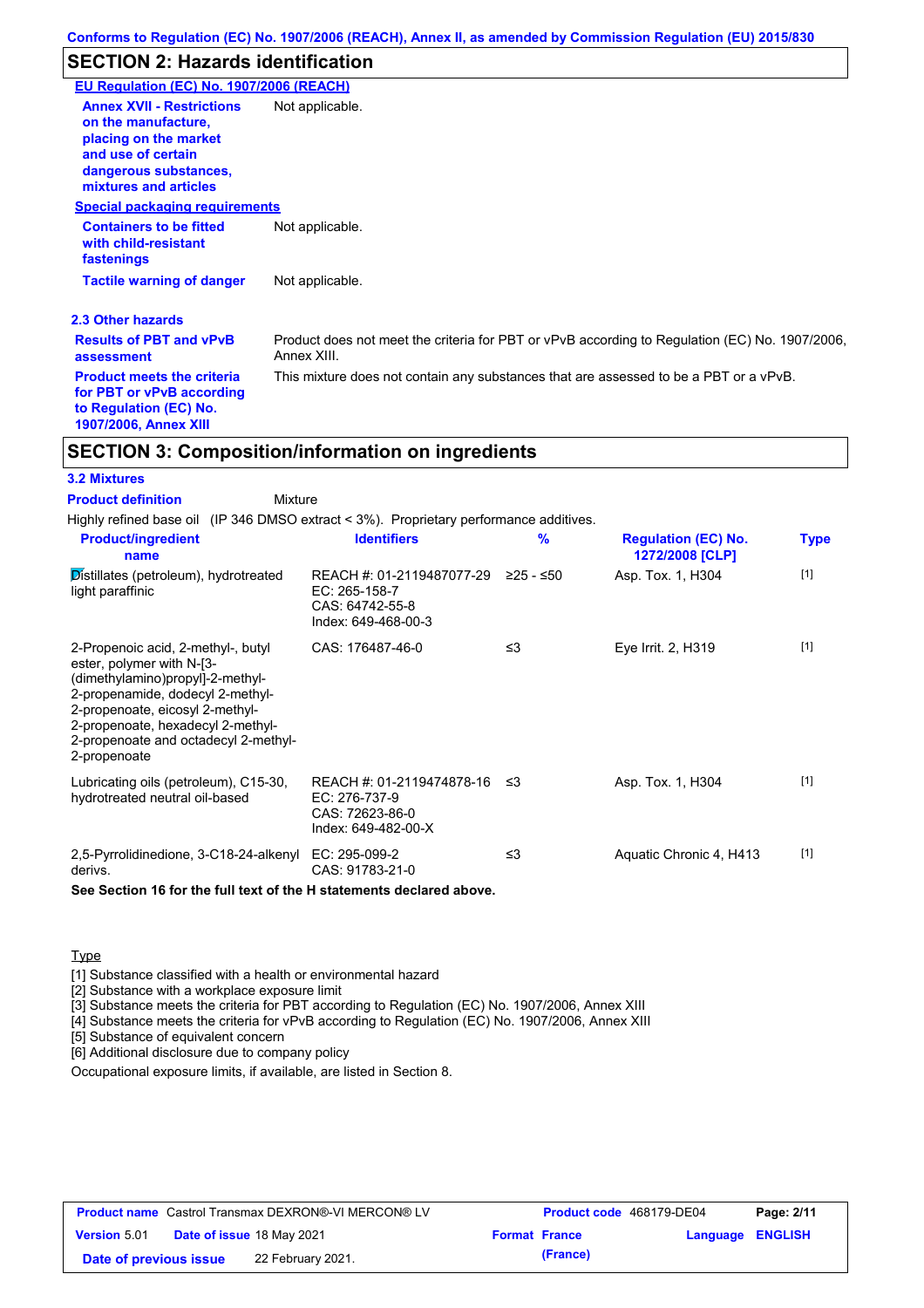## **SECTION 4: First aid measures**

| 4.1 Description of first aid measures |                                                                                                                                                                                                                                                                |  |  |  |  |
|---------------------------------------|----------------------------------------------------------------------------------------------------------------------------------------------------------------------------------------------------------------------------------------------------------------|--|--|--|--|
| Eye contact                           | In case of contact, immediately flush eyes with plenty of water for at least 15 minutes. Eyelids<br>should be held away from the eyeball to ensure thorough rinsing. Check for and remove any<br>contact lenses. Get medical attention if irritation develops. |  |  |  |  |
| <b>Skin contact</b>                   | Flush contaminated skin with plenty of water. Remove contaminated clothing and shoes.<br>Wash clothing before reuse. Clean shoes thoroughly before reuse. Get medical attention if<br>irritation develops.                                                     |  |  |  |  |
| <b>Inhalation</b>                     | If inhaled, remove to fresh air. In case of inhalation of decomposition products in a fire,<br>symptoms may be delayed. The exposed person may need to be kept under medical<br>surveillance for 48 hours. Get medical attention if symptoms occur.            |  |  |  |  |
| <b>Ingestion</b>                      | Do not induce vomiting unless directed to do so by medical personnel. Get medical attention if<br>symptoms occur.                                                                                                                                              |  |  |  |  |
| <b>Protection of first-aiders</b>     | No action shall be taken involving any personal risk or without suitable training.                                                                                                                                                                             |  |  |  |  |

#### **4.2 Most important symptoms and effects, both acute and delayed**

See Section 11 for more detailed information on health effects and symptoms.

| <b>Potential acute health effects</b> |                                                                                                                     |  |  |  |  |
|---------------------------------------|---------------------------------------------------------------------------------------------------------------------|--|--|--|--|
| <b>Inhalation</b>                     | Exposure to decomposition products may cause a health hazard. Serious effects may be<br>delayed following exposure. |  |  |  |  |
| <b>Ingestion</b>                      | No known significant effects or critical hazards.                                                                   |  |  |  |  |
| <b>Skin contact</b>                   | No known significant effects or critical hazards.                                                                   |  |  |  |  |
| Eye contact                           | No known significant effects or critical hazards.                                                                   |  |  |  |  |
|                                       | Delayed and immediate effects as well as chronic effects from short and long-term exposure                          |  |  |  |  |
| <b>Inhalation</b>                     | Overexposure to the inhalation of airborne droplets or aerosols may cause irritation of the<br>respiratory tract.   |  |  |  |  |
| <b>Ingestion</b>                      | Ingestion of large quantities may cause nausea and diarrhoea.                                                       |  |  |  |  |
| <b>Skin contact</b>                   | Prolonged or repeated contact can defat the skin and lead to irritation and/or dermatitis.                          |  |  |  |  |
| Eye contact                           | Potential risk of transient stinging or redness if accidental eye contact occurs.                                   |  |  |  |  |
|                                       |                                                                                                                     |  |  |  |  |

#### **4.3 Indication of any immediate medical attention and special treatment needed**

**Notes to physician** Treatment should in general be symptomatic and directed to relieving any effects. In case of inhalation of decomposition products in a fire, symptoms may be delayed. The exposed person may need to be kept under medical surveillance for 48 hours.

## **SECTION 5: Firefighting measures**

| 5.1 Extinguishing media                                   |                                                                                                                                                                                                                                                                                                                                                                   |  |  |  |  |
|-----------------------------------------------------------|-------------------------------------------------------------------------------------------------------------------------------------------------------------------------------------------------------------------------------------------------------------------------------------------------------------------------------------------------------------------|--|--|--|--|
| <b>Suitable extinguishing</b><br>media                    | In case of fire, use foam, dry chemical or carbon dioxide extinguisher or spray.                                                                                                                                                                                                                                                                                  |  |  |  |  |
| <b>Unsuitable extinguishing</b><br>media                  | Do not use water jet. The use of a water jet may cause the fire to spread by splashing the<br>burning product.                                                                                                                                                                                                                                                    |  |  |  |  |
| 5.2 Special hazards arising from the substance or mixture |                                                                                                                                                                                                                                                                                                                                                                   |  |  |  |  |
| <b>Hazards from the</b><br>substance or mixture           | In a fire or if heated, a pressure increase will occur and the container may burst.                                                                                                                                                                                                                                                                               |  |  |  |  |
| <b>Hazardous combustion</b><br>products                   | Combustion products may include the following:<br>carbon oxides (CO, CO <sub>2</sub> ) (carbon monoxide, carbon dioxide)<br>nitrogen oxides (NO, $NO2$ etc.)                                                                                                                                                                                                      |  |  |  |  |
| 5.3 Advice for firefighters                               |                                                                                                                                                                                                                                                                                                                                                                   |  |  |  |  |
| <b>Special precautions for</b><br>fire-fighters           | No action shall be taken involving any personal risk or without suitable training. Promptly<br>isolate the scene by removing all persons from the vicinity of the incident if there is a fire.                                                                                                                                                                    |  |  |  |  |
| <b>Special protective</b><br>equipment for fire-fighters  | Fire-fighters should wear appropriate protective equipment and self-contained breathing<br>apparatus (SCBA) with a full face-piece operated in positive pressure mode. Clothing for fire-<br>fighters (including helmets, protective boots and gloves) conforming to European standard EN<br>469 will provide a basic level of protection for chemical incidents. |  |  |  |  |

| <b>Product name</b> Castrol Transmax DEXRON®-VI MERCON® LV |  | <b>Product code</b> 468179-DE04  |                      | Page: 3/11 |                  |  |
|------------------------------------------------------------|--|----------------------------------|----------------------|------------|------------------|--|
| <b>Version 5.01</b>                                        |  | <b>Date of issue 18 May 2021</b> | <b>Format France</b> |            | Language ENGLISH |  |
| Date of previous issue                                     |  | 22 February 2021.                |                      | (France)   |                  |  |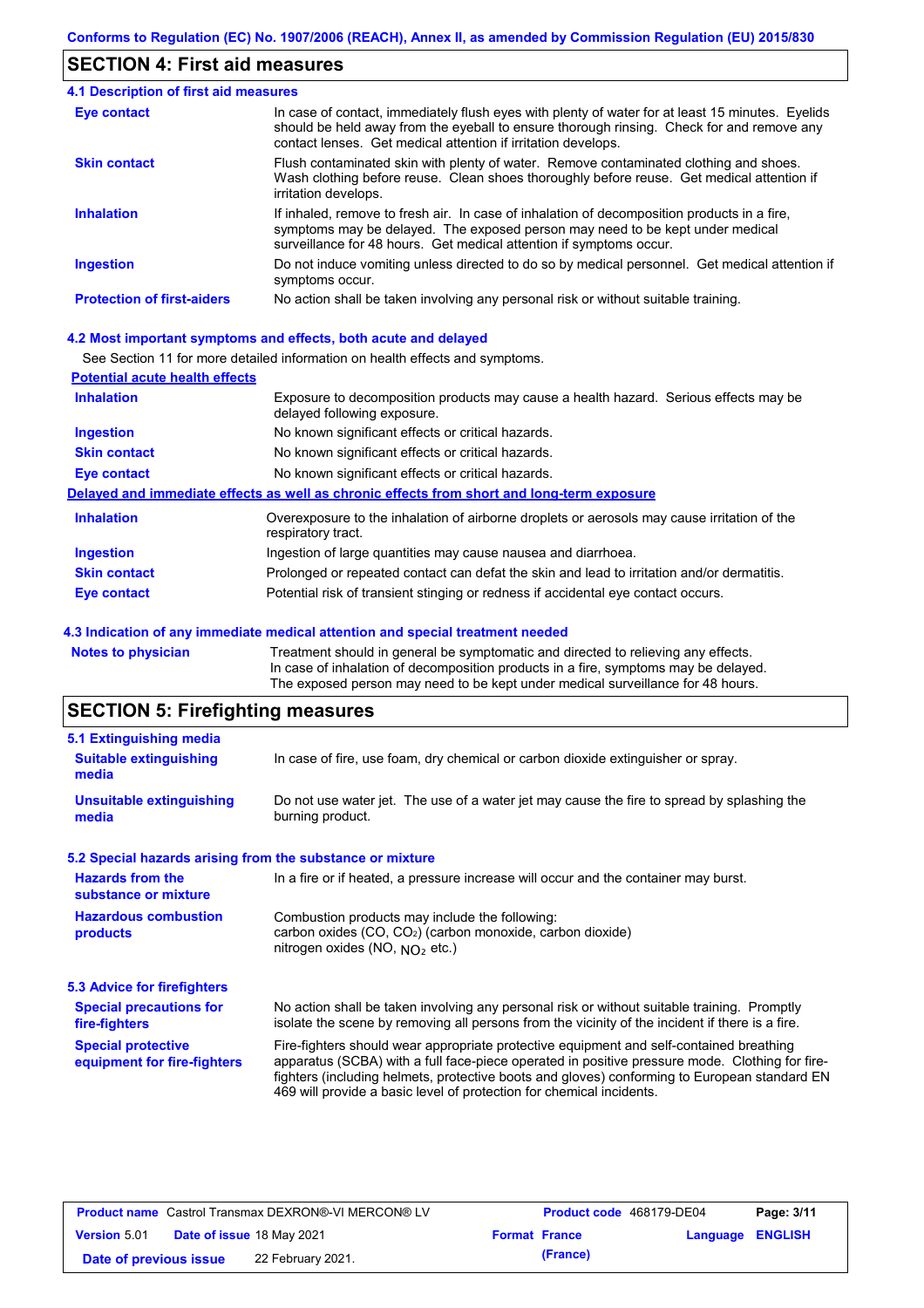## **SECTION 6: Accidental release measures**

|                                                          | 6.1 Personal precautions, protective equipment and emergency procedures                                                                                                                                                                                                                                                                                                                        |
|----------------------------------------------------------|------------------------------------------------------------------------------------------------------------------------------------------------------------------------------------------------------------------------------------------------------------------------------------------------------------------------------------------------------------------------------------------------|
| For non-emergency<br>personnel                           | No action shall be taken involving any personal risk or without suitable training. Evacuate<br>surrounding areas. Keep unnecessary and unprotected personnel from entering. Do not touch<br>or walk through spilt material. Floors may be slippery; use care to avoid falling. Put on<br>appropriate personal protective equipment.                                                            |
| For emergency responders                                 | If specialised clothing is required to deal with the spillage, take note of any information in<br>Section 8 on suitable and unsuitable materials. See also the information in "For non-<br>emergency personnel".                                                                                                                                                                               |
| <b>6.2 Environmental</b><br>precautions                  | Avoid dispersal of spilt material and runoff and contact with soil, waterways, drains and sewers.<br>Inform the relevant authorities if the product has caused environmental pollution (sewers,<br>waterways, soil or air).                                                                                                                                                                    |
| 6.3 Methods and material for containment and cleaning up |                                                                                                                                                                                                                                                                                                                                                                                                |
| <b>Small spill</b>                                       | Stop leak if without risk. Move containers from spill area. Absorb with an inert material and<br>place in an appropriate waste disposal container. Dispose of via a licensed waste disposal<br>contractor.                                                                                                                                                                                     |
| Large spill                                              | Stop leak if without risk. Move containers from spill area. Prevent entry into sewers, water<br>courses, basements or confined areas. Contain and collect spillage with non-combustible,<br>absorbent material e.g. sand, earth, vermiculite or diatomaceous earth and place in container<br>for disposal according to local regulations. Dispose of via a licensed waste disposal contractor. |
| 6.4 Reference to other<br><b>sections</b>                | See Section 1 for emergency contact information.<br>See Section 5 for firefighting measures.<br>See Section 8 for information on appropriate personal protective equipment.<br>See Section 12 for environmental precautions.<br>See Section 13 for additional waste treatment information.                                                                                                     |

## **SECTION 7: Handling and storage**

| 7.1 Precautions for safe handling                                                    |                                                                                                                                                                                                                                                                                                                                                                                                                                                                                          |
|--------------------------------------------------------------------------------------|------------------------------------------------------------------------------------------------------------------------------------------------------------------------------------------------------------------------------------------------------------------------------------------------------------------------------------------------------------------------------------------------------------------------------------------------------------------------------------------|
| <b>Protective measures</b>                                                           | Put on appropriate personal protective equipment.                                                                                                                                                                                                                                                                                                                                                                                                                                        |
| <b>Advice on general</b><br>occupational hygiene                                     | Eating, drinking and smoking should be prohibited in areas where this material is handled.<br>stored and processed. Wash thoroughly after handling. Remove contaminated clothing and<br>protective equipment before entering eating areas. See also Section 8 for additional<br>information on hygiene measures.                                                                                                                                                                         |
| <b>7.2 Conditions for safe</b><br>storage, including any<br><i>incompatibilities</i> | Store in accordance with local regulations. Store in a dry, cool and well-ventilated area, away<br>from incompatible materials (see Section 10). Keep away from heat and direct sunlight. Keep<br>container tightly closed and sealed until ready for use. Containers that have been opened must<br>be carefully resealed and kept upright to prevent leakage. Store and use only in equipment/<br>containers designed for use with this product. Do not store in unlabelled containers. |
| 7.3 Specific end use(s)                                                              |                                                                                                                                                                                                                                                                                                                                                                                                                                                                                          |

**Recommendations**

See section 1.2 and Exposure scenarios in annex, if applicable.

## **SECTION 8: Exposure controls/personal protection**

#### **8.1 Control parameters**

#### **Occupational exposure limits**

Whilst specific OELs for certain components may be shown in this section, other components may be present in any mist, vapour or dust produced. Therefore, the specific OELs may not be applicable to the product as a whole and are provided for guidance only.

**Recommended monitoring procedures** If this product contains ingredients with exposure limits, personal, workplace atmosphere or biological monitoring may be required to determine the effectiveness of the ventilation or other control measures and/or the necessity to use respiratory protective equipment. Reference should be made to monitoring standards, such as the following: European Standard EN 689 (Workplace atmospheres - Guidance for the assessment of exposure by inhalation to chemical agents for comparison with limit values and measurement strategy) European Standard EN 14042 (Workplace atmospheres - Guide for the application and use of procedures for the assessment of exposure to chemical and biological agents) European Standard EN 482 (Workplace atmospheres - General requirements for the performance of procedures for the measurement of chemical agents) Reference to national guidance documents for methods for the determination of hazardous substances will also be required.

#### **Derived No Effect Level**

No DNELs/DMELs available.

| <b>Product name</b> Castrol Transmax DEXRON®-VI MERCON® LV |  |                           | Product code 468179-DE04 |                      | Page: 4/11              |  |
|------------------------------------------------------------|--|---------------------------|--------------------------|----------------------|-------------------------|--|
| <b>Version 5.01</b>                                        |  | Date of issue 18 May 2021 |                          | <b>Format France</b> | <b>Language ENGLISH</b> |  |
| Date of previous issue                                     |  | 22 February 2021.         |                          | (France)             |                         |  |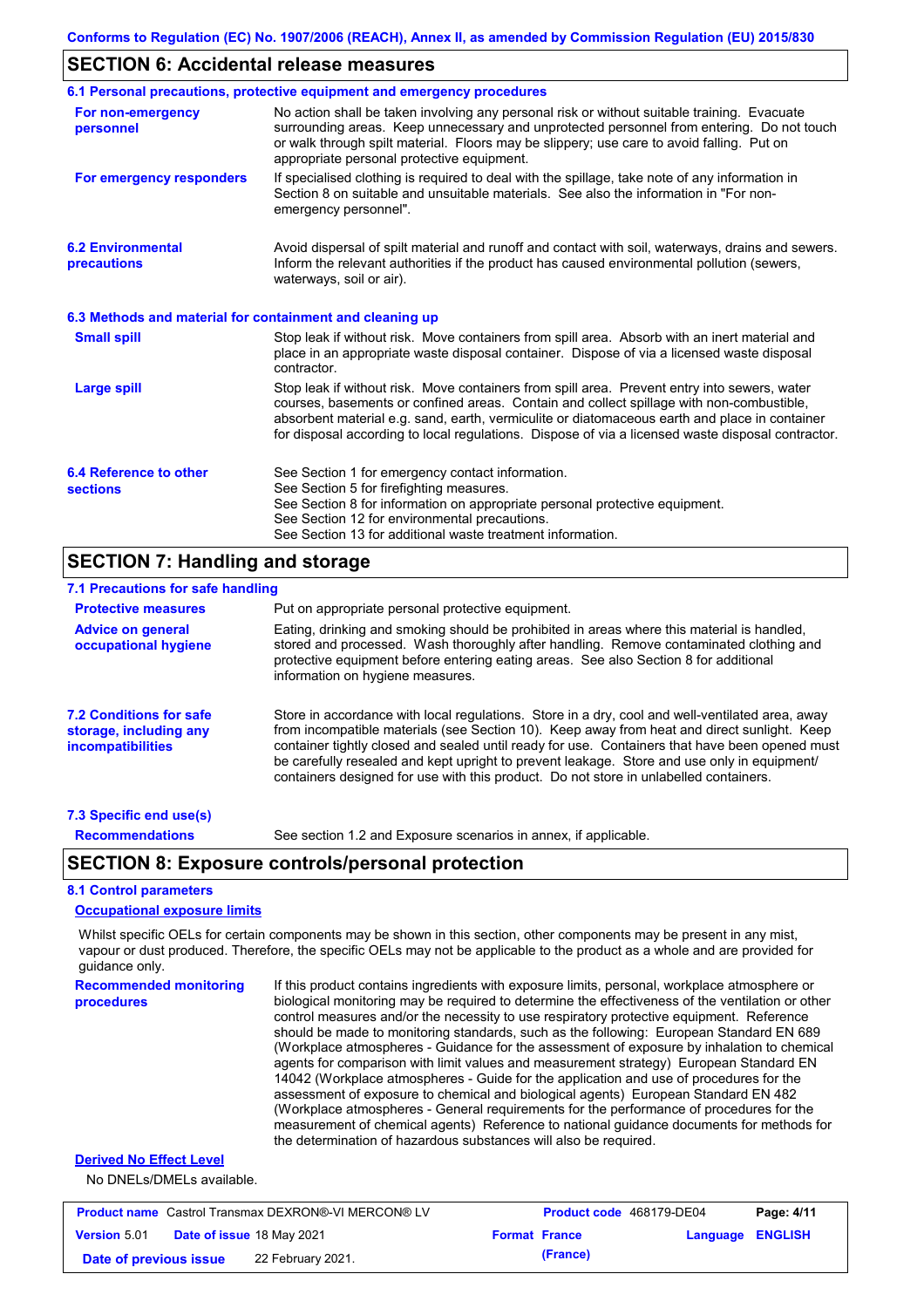## **SECTION 8: Exposure controls/personal protection**

**Predicted No Effect Concentration**

No PNECs available

| <b>8.2 Exposure controls</b>                        |                                                                                                                                                                                                                                                                                                                                                                                                                                                                                                                                                                                                                                                                                                                                                                                                                                                                                                                                                                                                         |                          |          |                |
|-----------------------------------------------------|---------------------------------------------------------------------------------------------------------------------------------------------------------------------------------------------------------------------------------------------------------------------------------------------------------------------------------------------------------------------------------------------------------------------------------------------------------------------------------------------------------------------------------------------------------------------------------------------------------------------------------------------------------------------------------------------------------------------------------------------------------------------------------------------------------------------------------------------------------------------------------------------------------------------------------------------------------------------------------------------------------|--------------------------|----------|----------------|
| <b>Appropriate engineering</b><br><b>controls</b>   | Provide exhaust ventilation or other engineering controls to keep the relevant airborne<br>concentrations below their respective occupational exposure limits.<br>All activities involving chemicals should be assessed for their risks to health, to ensure<br>exposures are adequately controlled. Personal protective equipment should only be considered<br>after other forms of control measures (e.g. engineering controls) have been suitably evaluated.<br>Personal protective equipment should conform to appropriate standards, be suitable for use, be<br>kept in good condition and properly maintained.<br>Your supplier of personal protective equipment should be consulted for advice on selection and<br>appropriate standards. For further information contact your national organisation for standards.<br>The final choice of protective equipment will depend upon a risk assessment. It is important to<br>ensure that all items of personal protective equipment are compatible. |                          |          |                |
| <b>Individual protection measures</b>               |                                                                                                                                                                                                                                                                                                                                                                                                                                                                                                                                                                                                                                                                                                                                                                                                                                                                                                                                                                                                         |                          |          |                |
| <b>Hygiene measures</b>                             | Wash hands, forearms and face thoroughly after handling chemical products, before eating,<br>smoking and using the lavatory and at the end of the working period. Ensure that eyewash<br>stations and safety showers are close to the workstation location.                                                                                                                                                                                                                                                                                                                                                                                                                                                                                                                                                                                                                                                                                                                                             |                          |          |                |
| <b>Respiratory protection</b>                       | In case of insufficient ventilation, wear suitable respiratory equipment.<br>The correct choice of respiratory protection depends upon the chemicals being handled, the<br>conditions of work and use, and the condition of the respiratory equipment. Safety procedures<br>should be developed for each intended application. Respiratory protection equipment should<br>therefore be chosen in consultation with the supplier/manufacturer and with a full assessment<br>of the working conditions.                                                                                                                                                                                                                                                                                                                                                                                                                                                                                                   |                          |          |                |
| <b>Eye/face protection</b>                          | Safety glasses with side shields.                                                                                                                                                                                                                                                                                                                                                                                                                                                                                                                                                                                                                                                                                                                                                                                                                                                                                                                                                                       |                          |          |                |
| <b>Skin protection</b>                              |                                                                                                                                                                                                                                                                                                                                                                                                                                                                                                                                                                                                                                                                                                                                                                                                                                                                                                                                                                                                         |                          |          |                |
| <b>Hand protection</b>                              | <b>General Information:</b>                                                                                                                                                                                                                                                                                                                                                                                                                                                                                                                                                                                                                                                                                                                                                                                                                                                                                                                                                                             |                          |          |                |
|                                                     | Because specific work environments and material handling practices vary, safety procedures<br>should be developed for each intended application. The correct choice of protective gloves<br>depends upon the chemicals being handled, and the conditions of work and use. Most gloves<br>provide protection for only a limited time before they must be discarded and replaced (even the<br>best chemically resistant gloves will break down after repeated chemical exposures).                                                                                                                                                                                                                                                                                                                                                                                                                                                                                                                        |                          |          |                |
|                                                     | Gloves should be chosen in consultation with the supplier / manufacturer and taking account of<br>a full assessment of the working conditions.                                                                                                                                                                                                                                                                                                                                                                                                                                                                                                                                                                                                                                                                                                                                                                                                                                                          |                          |          |                |
|                                                     | Recommended: Nitrile gloves.<br><b>Breakthrough time:</b>                                                                                                                                                                                                                                                                                                                                                                                                                                                                                                                                                                                                                                                                                                                                                                                                                                                                                                                                               |                          |          |                |
|                                                     | Breakthrough time data are generated by glove manufacturers under laboratory test conditions<br>and represent how long a glove can be expected to provide effective permeation resistance. It<br>is important when following breakthrough time recommendations that actual workplace<br>conditions are taken into account. Always consult with your glove supplier for up-to-date<br>technical information on breakthrough times for the recommended glove type.<br>Our recommendations on the selection of gloves are as follows:                                                                                                                                                                                                                                                                                                                                                                                                                                                                      |                          |          |                |
|                                                     | Continuous contact:                                                                                                                                                                                                                                                                                                                                                                                                                                                                                                                                                                                                                                                                                                                                                                                                                                                                                                                                                                                     |                          |          |                |
|                                                     | Gloves with a minimum breakthrough time of 240 minutes, or >480 minutes if suitable gloves<br>can be obtained.<br>If suitable gloves are not available to offer that level of protection, gloves with shorter<br>breakthrough times may be acceptable as long as appropriate glove maintenance and<br>replacement regimes are determined and adhered to.                                                                                                                                                                                                                                                                                                                                                                                                                                                                                                                                                                                                                                                |                          |          |                |
|                                                     | Short-term / splash protection:                                                                                                                                                                                                                                                                                                                                                                                                                                                                                                                                                                                                                                                                                                                                                                                                                                                                                                                                                                         |                          |          |                |
|                                                     | Recommended breakthrough times as above.<br>It is recognised that for short-term, transient exposures, gloves with shorter breakthrough times<br>may commonly be used. Therefore, appropriate maintenance and replacement regimes must<br>be determined and rigorously followed.                                                                                                                                                                                                                                                                                                                                                                                                                                                                                                                                                                                                                                                                                                                        |                          |          |                |
|                                                     | <b>Glove Thickness:</b>                                                                                                                                                                                                                                                                                                                                                                                                                                                                                                                                                                                                                                                                                                                                                                                                                                                                                                                                                                                 |                          |          |                |
|                                                     | For general applications, we recommend gloves with a thickness typically greater than 0.35 mm.                                                                                                                                                                                                                                                                                                                                                                                                                                                                                                                                                                                                                                                                                                                                                                                                                                                                                                          |                          |          |                |
|                                                     | It should be emphasised that glove thickness is not necessarily a good predictor of glove                                                                                                                                                                                                                                                                                                                                                                                                                                                                                                                                                                                                                                                                                                                                                                                                                                                                                                               |                          |          |                |
| Product name Castrol Transmax DEXRON®-VI MERCON® LV |                                                                                                                                                                                                                                                                                                                                                                                                                                                                                                                                                                                                                                                                                                                                                                                                                                                                                                                                                                                                         | Product code 468179-DE04 |          | Page: 5/11     |
| <b>Version 5.01</b><br>Date of issue 18 May 2021    |                                                                                                                                                                                                                                                                                                                                                                                                                                                                                                                                                                                                                                                                                                                                                                                                                                                                                                                                                                                                         | <b>Format France</b>     | Language | <b>ENGLISH</b> |

**Date of previous issue (France)** 22 February 2021.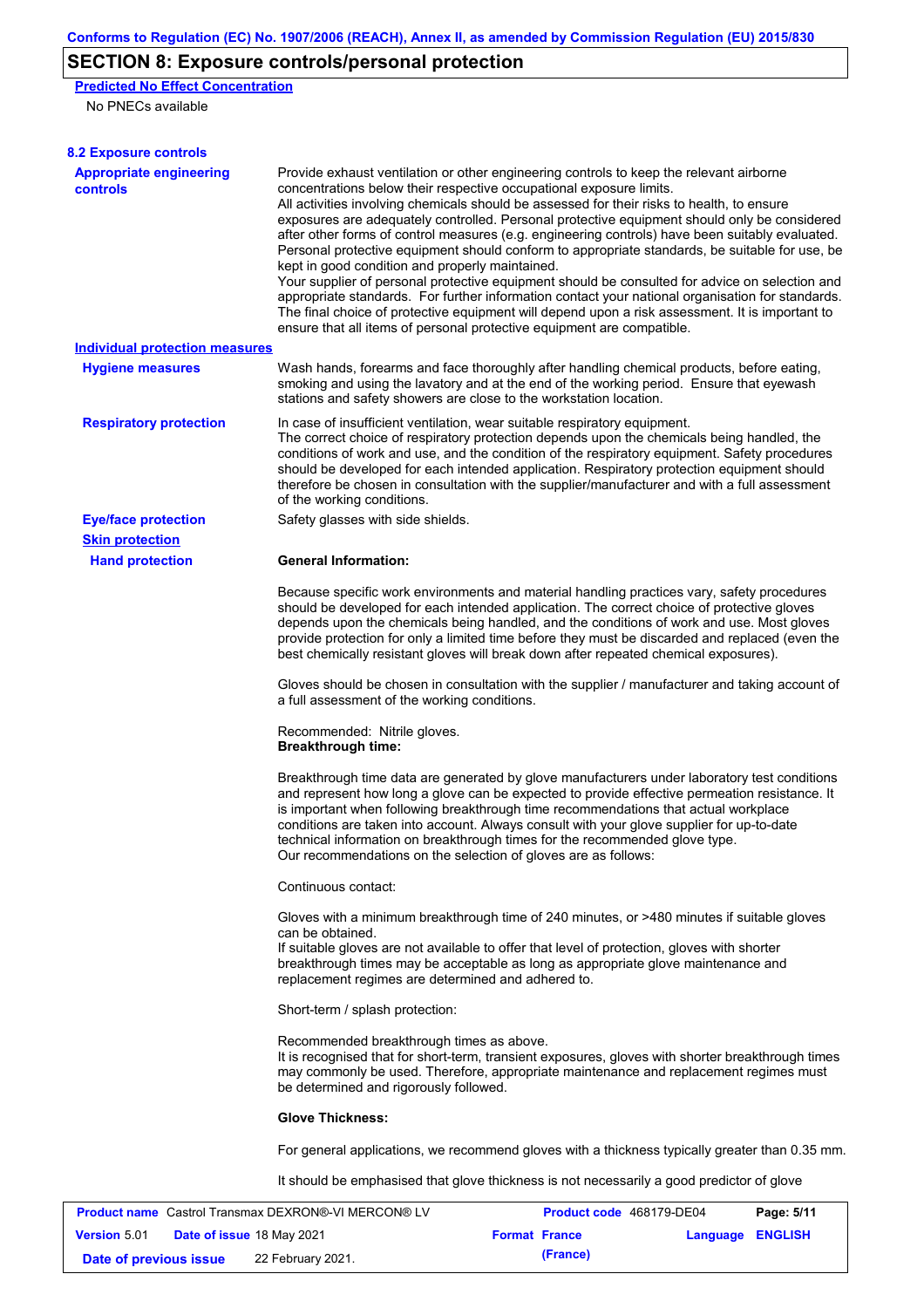# **SECTION 8: Exposure controls/personal protection**

|                                                  | resistance to a specific chemical, as the permeation efficiency of the glove will be dependent<br>on the exact composition of the glove material. Therefore, glove selection should also be based<br>on consideration of the task requirements and knowledge of breakthrough times.<br>Glove thickness may also vary depending on the glove manufacturer, the glove type and the<br>glove model. Therefore, the manufacturers' technical data should always be taken into account<br>to ensure selection of the most appropriate glove for the task.                                                                                                                                  |
|--------------------------------------------------|---------------------------------------------------------------------------------------------------------------------------------------------------------------------------------------------------------------------------------------------------------------------------------------------------------------------------------------------------------------------------------------------------------------------------------------------------------------------------------------------------------------------------------------------------------------------------------------------------------------------------------------------------------------------------------------|
|                                                  | Note: Depending on the activity being conducted, gloves of varying thickness may be required<br>for specific tasks. For example:                                                                                                                                                                                                                                                                                                                                                                                                                                                                                                                                                      |
|                                                  | • Thinner gloves (down to 0.1 mm or less) may be required where a high degree of manual<br>dexterity is needed. However, these gloves are only likely to give short duration protection and<br>would normally be just for single use applications, then disposed of.                                                                                                                                                                                                                                                                                                                                                                                                                  |
|                                                  | • Thicker gloves (up to 3 mm or more) may be required where there is a mechanical (as well<br>as a chemical) risk i.e. where there is abrasion or puncture potential.                                                                                                                                                                                                                                                                                                                                                                                                                                                                                                                 |
| <b>Skin and body</b>                             | Use of protective clothing is good industrial practice.<br>Personal protective equipment for the body should be selected based on the task being<br>performed and the risks involved and should be approved by a specialist before handling this<br>product.<br>Cotton or polyester/cotton overalls will only provide protection against light superficial<br>contamination that will not soak through to the skin. Overalls should be laundered on a regular<br>basis. When the risk of skin exposure is high (e.g. when cleaning up spillages or if there is a<br>risk of splashing) then chemical resistant aprons and/or impervious chemical suits and boots<br>will be required. |
| <b>Refer to standards:</b>                       | Respiratory protection: EN 529<br>Gloves: EN 420, EN 374<br>Eye protection: EN 166<br>Filtering half-mask: EN 149<br>Filtering half-mask with valve: EN 405<br>Half-mask: EN 140 plus filter<br>Full-face mask: EN 136 plus filter<br>Particulate filters: EN 143<br>Gas/combined filters: EN 14387                                                                                                                                                                                                                                                                                                                                                                                   |
| <b>Environmental exposure</b><br><b>controls</b> | Emissions from ventilation or work process equipment should be checked to ensure they<br>comply with the requirements of environmental protection legislation. In some cases, fume<br>scrubbers, filters or engineering modifications to the process equipment will be necessary to<br>reduce emissions to acceptable levels.                                                                                                                                                                                                                                                                                                                                                         |

## **SECTION 9: Physical and chemical properties**

| 9.1 Information on basic physical and chemical properties  |                                                                         |                                  |                |
|------------------------------------------------------------|-------------------------------------------------------------------------|----------------------------------|----------------|
| <b>Appearance</b>                                          |                                                                         |                                  |                |
| <b>Physical state</b>                                      | Liquid.                                                                 |                                  |                |
| <b>Colour</b>                                              | Red.                                                                    |                                  |                |
| <b>Odour</b>                                               | Not available.                                                          |                                  |                |
| <b>Odour threshold</b>                                     | Not available.                                                          |                                  |                |
| pH                                                         | Not applicable.                                                         |                                  |                |
| <b>Melting point/freezing point</b>                        | Not available.                                                          |                                  |                |
| Initial boiling point and boiling<br>range                 | Not available.                                                          |                                  |                |
| <b>Pour point</b>                                          | $-51 °C$                                                                |                                  |                |
| <b>Flash point</b>                                         | Open cup: >180°C (>356°F) [Cleveland.]                                  |                                  |                |
| <b>Evaporation rate</b>                                    | Not available.                                                          |                                  |                |
| <b>Flammability (solid, gas)</b>                           | Not available.                                                          |                                  |                |
| <b>Upper/lower flammability or</b><br>explosive limits     | Not available.                                                          |                                  |                |
| <b>Vapour pressure</b>                                     | Not available.                                                          |                                  |                |
| <b>Vapour density</b>                                      | Not available.                                                          |                                  |                |
| <b>Relative density</b>                                    | Not available.                                                          |                                  |                |
| <b>Density</b>                                             | $<$ 1000 kg/m <sup>3</sup> (<1 g/cm <sup>3</sup> ) at 15 <sup>°</sup> C |                                  |                |
| <b>Solubility(ies)</b>                                     | insoluble in water.                                                     |                                  |                |
| <b>Partition coefficient: n-octanol/</b><br>water          | Not available.                                                          |                                  |                |
| <b>Product name</b> Castrol Transmax DEXRON®-VI MERCON® LV |                                                                         | Product code 468179-DE04         | Page: 6/11     |
| Version 5.01<br>Date of issue 18 May 2021                  |                                                                         | <b>Format France</b><br>Language | <b>ENGLISH</b> |
| Date of previous issue                                     | 22 February 2021.                                                       | (France)                         |                |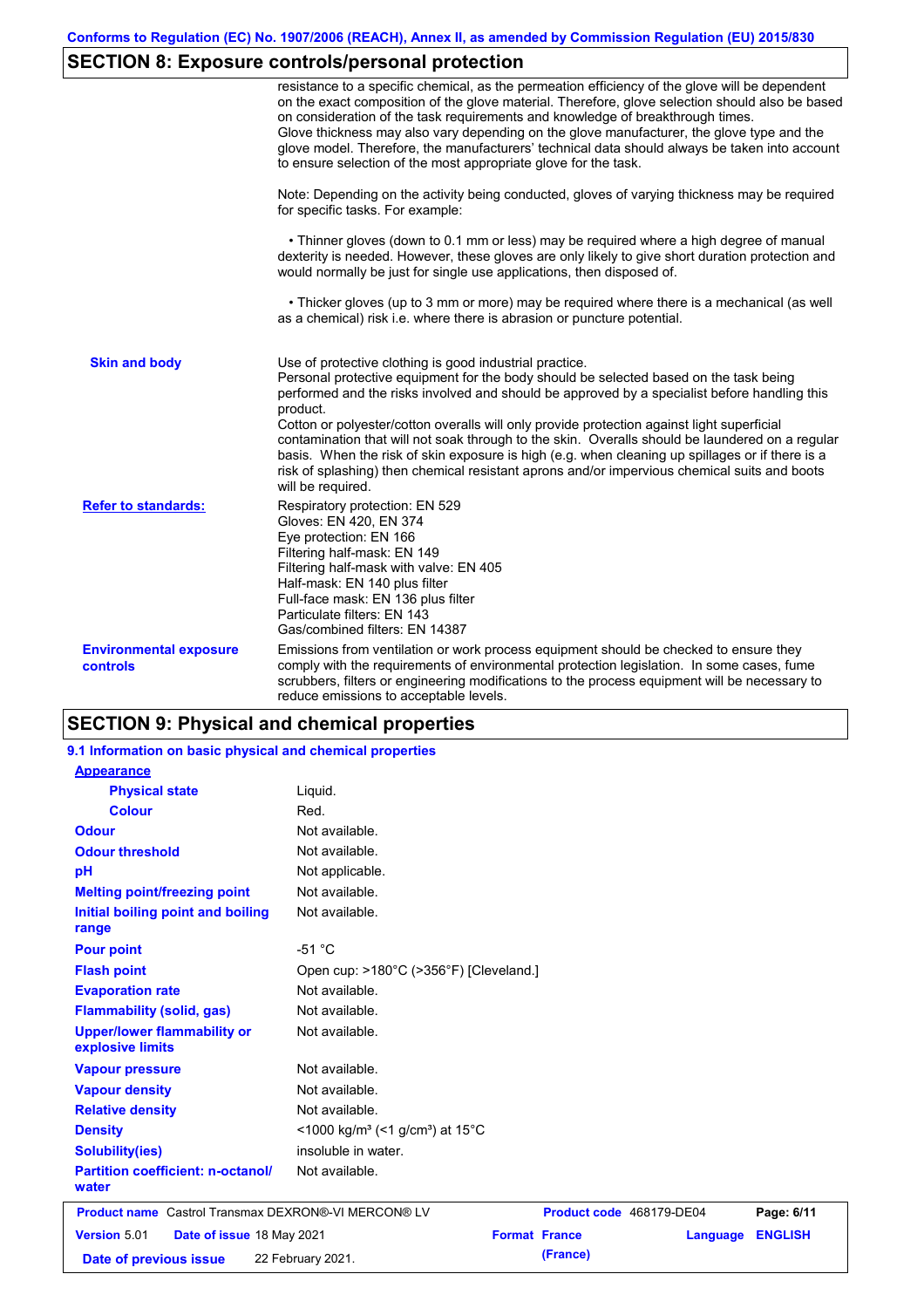# **SECTION 9: Physical and chemical properties**

| <b>Auto-ignition temperature</b> | Not available.                                                                                                                           |
|----------------------------------|------------------------------------------------------------------------------------------------------------------------------------------|
| <b>Decomposition temperature</b> | Not available.                                                                                                                           |
| <b>Viscosity</b>                 | Kinematic: 29.48 mm <sup>2</sup> /s (29.48 cSt) at $40^{\circ}$ C<br>Kinematic: 5.916 mm <sup>2</sup> /s (5.916 cSt) at 100 $^{\circ}$ C |
| <b>Explosive properties</b>      | Not available.                                                                                                                           |
| <b>Oxidising properties</b>      | Not available.                                                                                                                           |

### **9.2 Other information**

No additional information.

| <b>SECTION 10: Stability and reactivity</b>       |                                                                                                                                                                         |  |  |
|---------------------------------------------------|-------------------------------------------------------------------------------------------------------------------------------------------------------------------------|--|--|
| <b>10.1 Reactivity</b>                            | No specific test data available for this product. Refer to Conditions to avoid and Incompatible<br>materials for additional information.                                |  |  |
| <b>10.2 Chemical stability</b>                    | The product is stable.                                                                                                                                                  |  |  |
| <b>10.3 Possibility of</b><br>hazardous reactions | Under normal conditions of storage and use, hazardous reactions will not occur.<br>Under normal conditions of storage and use, hazardous polymerisation will not occur. |  |  |
| <b>10.4 Conditions to avoid</b>                   | Avoid all possible sources of ignition (spark or flame).                                                                                                                |  |  |
| <b>10.5 Incompatible materials</b>                | No specific data.                                                                                                                                                       |  |  |
| <b>10.6 Hazardous</b><br>decomposition products   | Under normal conditions of storage and use, hazardous decomposition products should not be<br>produced.                                                                 |  |  |

## **SECTION 11: Toxicological information**

## **11.1 Information on toxicological effects**

| <b>Acute toxicity estimates</b>                    |                                                                                                                             |
|----------------------------------------------------|-----------------------------------------------------------------------------------------------------------------------------|
| Not available.                                     |                                                                                                                             |
| <b>Information on likely</b><br>routes of exposure | Routes of entry anticipated: Dermal, Inhalation.                                                                            |
| <b>Potential acute health effects</b>              |                                                                                                                             |
| <b>Inhalation</b>                                  | Exposure to decomposition products may cause a health hazard. Serious effects may be<br>delayed following exposure.         |
| <b>Ingestion</b>                                   | No known significant effects or critical hazards.                                                                           |
| <b>Skin contact</b>                                | No known significant effects or critical hazards.                                                                           |
| <b>Eye contact</b>                                 | No known significant effects or critical hazards.                                                                           |
|                                                    | Symptoms related to the physical, chemical and toxicological characteristics                                                |
| <b>Inhalation</b>                                  | May be harmful by inhalation if exposure to vapour, mists or fumes resulting from thermal<br>decomposition products occurs. |
| <b>Ingestion</b>                                   | No specific data.                                                                                                           |
| <b>Skin contact</b>                                | No specific data.                                                                                                           |
| <b>Eye contact</b>                                 | No specific data.                                                                                                           |
|                                                    | Delayed and immediate effects as well as chronic effects from short and long-term exposure                                  |
| <b>Inhalation</b>                                  | Overexposure to the inhalation of airborne droplets or aerosols may cause irritation of the<br>respiratory tract.           |
| <b>Ingestion</b>                                   | Ingestion of large quantities may cause nausea and diarrhoea.                                                               |
| <b>Skin contact</b>                                | Prolonged or repeated contact can defat the skin and lead to irritation and/or dermatitis.                                  |
| <b>Eye contact</b>                                 | Potential risk of transient stinging or redness if accidental eye contact occurs.                                           |
| <b>Potential chronic health effects</b>            |                                                                                                                             |
| <b>General</b>                                     | No known significant effects or critical hazards.                                                                           |
| <b>Carcinogenicity</b>                             | No known significant effects or critical hazards.                                                                           |
| <b>Mutagenicity</b>                                | No known significant effects or critical hazards.                                                                           |
| <b>Developmental effects</b>                       | No known significant effects or critical hazards.                                                                           |
| <b>Fertility effects</b>                           | No known significant effects or critical hazards.                                                                           |
|                                                    |                                                                                                                             |

| <b>Product name</b> Castrol Transmax DEXRON®-VI MERCON® LV |  |                           | Product code 468179-DE04 |                      | Page: 7/11              |  |
|------------------------------------------------------------|--|---------------------------|--------------------------|----------------------|-------------------------|--|
| <b>Version 5.01</b>                                        |  | Date of issue 18 May 2021 |                          | <b>Format France</b> | <b>Language ENGLISH</b> |  |
| Date of previous issue                                     |  | 22 February 2021.         |                          | (France)             |                         |  |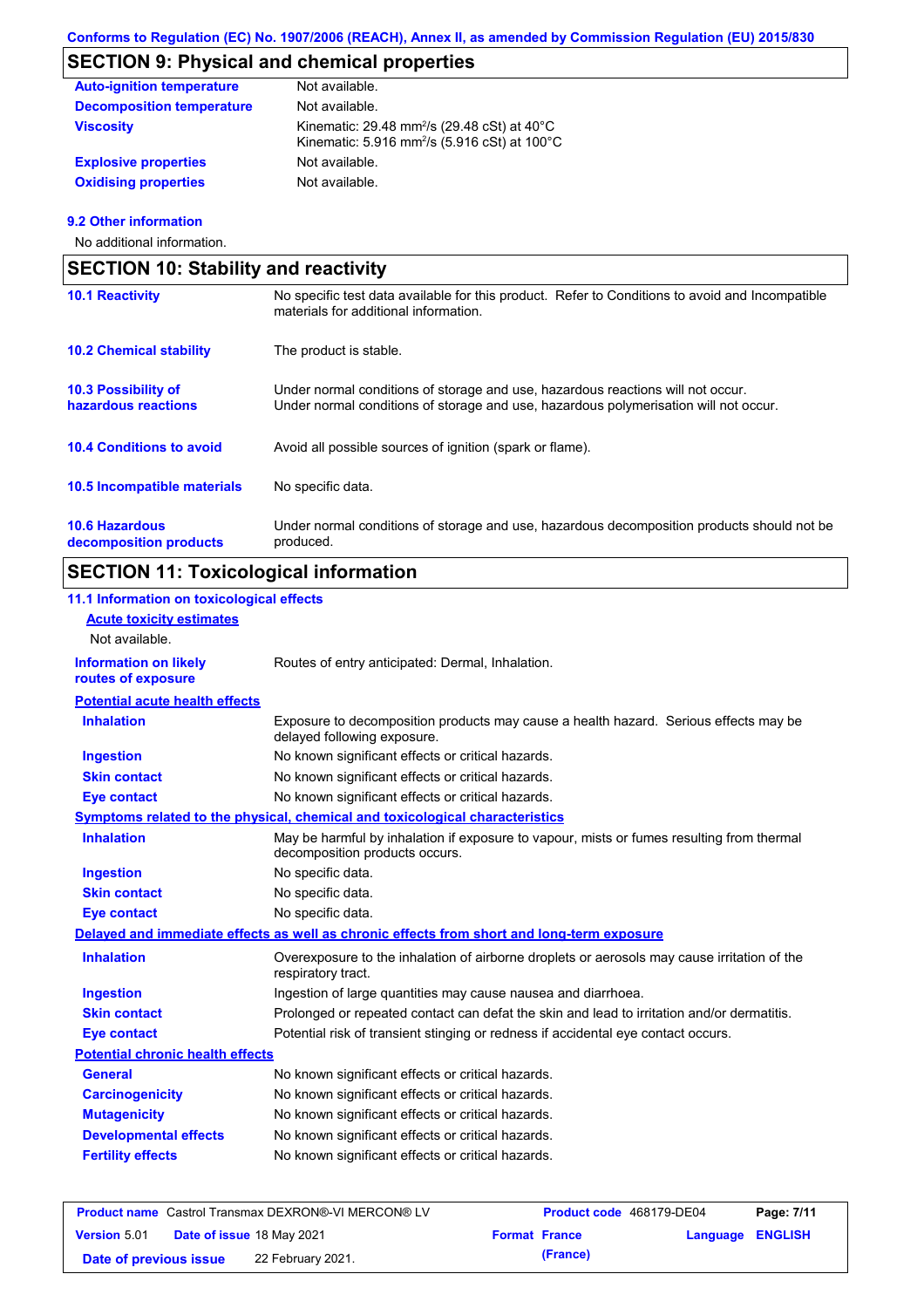### **SECTION 12: Ecological information**

#### **12.1 Toxicity**

**Environmental hazards** Not classified as dangerous

Based on data available for this or related materials. Product not classified for environmental effects.

#### **12.2 Persistence and degradability**

Expected to be biodegradable.

#### **12.3 Bioaccumulative potential**

This product is not expected to bioaccumulate through food chains in the environment.

| <b>12.4 Mobility in soil</b>                            |                                                                      |
|---------------------------------------------------------|----------------------------------------------------------------------|
| <b>Soil/water partition</b><br><b>coefficient (Koc)</b> | Not available.                                                       |
| <b>Mobility</b>                                         | Spillages may penetrate the soil causing ground water contamination. |

#### **12.5 Results of PBT and vPvB assessment**

Product does not meet the criteria for PBT or vPvB according to Regulation (EC) No. 1907/2006, Annex XIII.

#### **12.6 Other adverse effects**

Spills may form a film on water surfaces causing physical damage to organisms. Oxygen transfer could also be impaired. **Other ecological information**

## **SECTION 13: Disposal considerations**

#### **13.1 Waste treatment methods**

#### **Product**

**Methods of disposal**

Where possible, arrange for product to be recycled. Dispose of via an authorised person/ licensed waste disposal contractor in accordance with local regulations.

## **Hazardous waste Yes.**

**European waste catalogue (EWC)**

| <b>Waste code</b>                                                                                                           | <b>Waste designation</b>                                        |  |  |  |
|-----------------------------------------------------------------------------------------------------------------------------|-----------------------------------------------------------------|--|--|--|
| $130205*$                                                                                                                   | mineral-based non-chlorinated engine, gear and lubricating oils |  |  |  |
| However, deviation from the intended use and/or the presence of any potential contaminante may require an alternative waste |                                                                 |  |  |  |

However, deviation from the intended use and/or the presence of any potential contaminants may require an alternative waste disposal code to be assigned by the end user.

#### **Packaging Methods of disposal Special precautions** Where possible, arrange for product to be recycled. Dispose of via an authorised person/ licensed waste disposal contractor in accordance with local regulations. This material and its container must be disposed of in a safe way. Empty containers or liners may retain some product residues. Avoid dispersal of spilt material and runoff and contact with soil, waterways, drains and sewers. **References** Commission 2014/955/EU Directive 2008/98/EC

## **SECTION 14: Transport information**

|                                           | <b>ADR/RID</b>                                             | <b>ADN</b>           | <b>IMDG</b>              | <b>IATA</b>                |
|-------------------------------------------|------------------------------------------------------------|----------------------|--------------------------|----------------------------|
| 14.1 UN number                            | Not regulated.                                             | Not regulated.       | Not regulated.           | Not regulated.             |
| 14.2 UN proper<br>shipping name           |                                                            |                      |                          |                            |
| <b>14.3 Transport</b><br>hazard class(es) |                                                            |                      |                          |                            |
| 14.4 Packing<br>group                     |                                                            |                      |                          |                            |
|                                           |                                                            |                      |                          |                            |
|                                           | <b>Product name</b> Castrol Transmax DEXRON®-VI MERCON® LV |                      | Product code 468179-DE04 | Page: 8/11                 |
| Version 5.01                              | Date of issue 18 May 2021                                  | <b>Format France</b> |                          | <b>ENGLISH</b><br>Language |
| Date of previous issue                    | 22 February 2021.                                          | (France)             |                          |                            |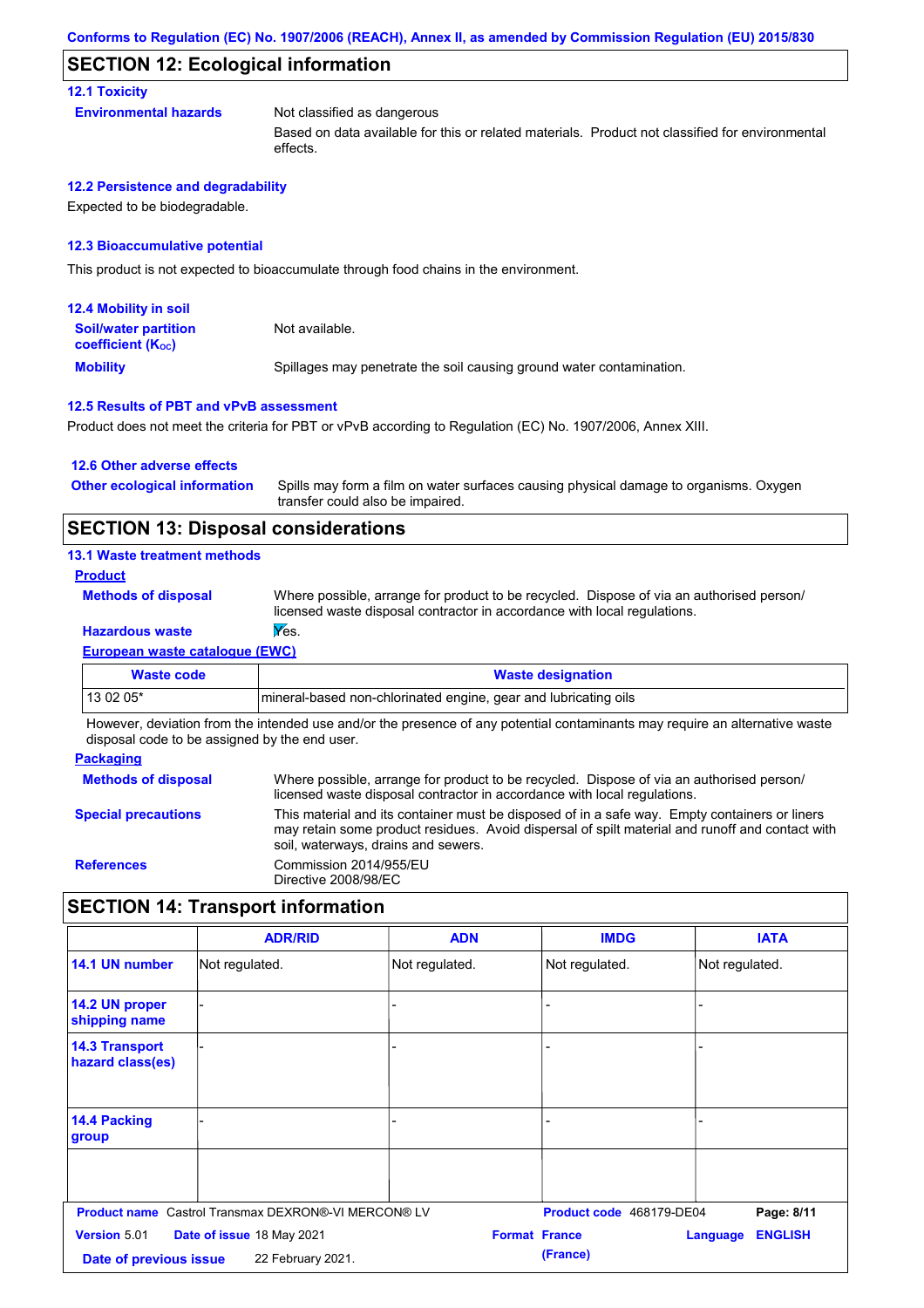## **Conforms to Regulation (EC) No. 1907/2006 (REACH), Annex II, as amended by Commission Regulation (EU) 2015/830**

## **SECTION 14: Transport information**

| 14.5<br><b>Environmental</b><br>hazards | INo. | IN <sub>o</sub> | IN <sub>o</sub> | No. |
|-----------------------------------------|------|-----------------|-----------------|-----|
| <b>Additional</b><br>information        |      |                 |                 |     |

**14.6 Special precautions for user** Not available.

#### **14.7 Transport in bulk according to IMO instruments** Not available.

## **SECTION 15: Regulatory information**

**National regulations Other regulations REACH Status** The company, as identified in Section 1, sells this product in the EU in compliance with the current requirements of REACH. **Reinforced medical surveillance 15.1 Safety, health and environmental regulations/legislation specific for the substance or mixture EU Regulation (EC) No. 1907/2006 (REACH) Annex XIV - List of substances subject to authorisation Substances of very high concern** None of the components are listed. At least one component is not listed. At least one component is not listed in DSL but all such components are listed in NDSL. All components are listed or exempted. At least one component is not listed. All components are active or exempted. At least one component is not listed. All components are listed or exempted. **United States inventory (TSCA 8b) Australia inventory (AICS) Canada inventory China inventory (IECSC) Japan inventory (ENCS) Korea inventory (KECI) Philippines inventory (PICCS) Taiwan Chemical Substances Inventory (TCSI)** All components are listed or exempted. **Ozone depleting substances (1005/2009/EU)** Not listed. **Prior Informed Consent (PIC) (649/2012/EU)** Not listed. **Seveso Directive** This product is not controlled under the Seveso Directive. None of the components are listed. **Annex XIV EU - Water framework directive - Priority substances** None of the components are listed. **EU Regulation (EC) No. 1907/2006 (REACH) Annex XVII - Restrictions on the manufacture, placing on the market and use of certain dangerous substances, mixtures and articles** Not applicable.

| <b>Product name</b> Castrol Transmax DEXRON®-VI MERCON® LV |  |                           | <b>Product code</b> 468179-DE04 | Page: 9/11           |                  |  |
|------------------------------------------------------------|--|---------------------------|---------------------------------|----------------------|------------------|--|
| <b>Version 5.01</b>                                        |  | Date of issue 18 May 2021 |                                 | <b>Format France</b> | Language ENGLISH |  |
| Date of previous issue                                     |  | 22 February 2021.         |                                 | (France)             |                  |  |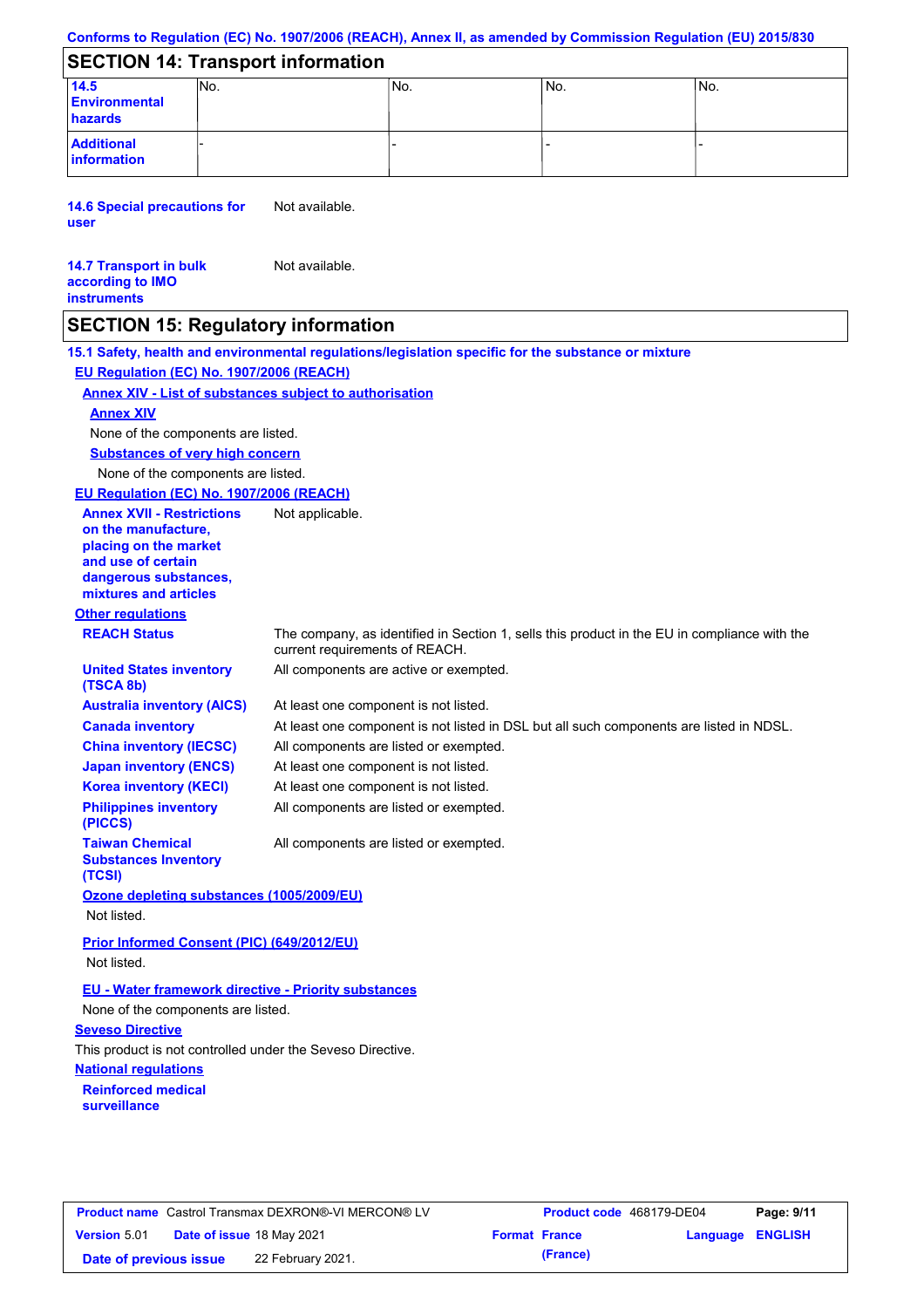**Conforms to Regulation (EC) No. 1907/2006 (REACH), Annex II, as amended by Commission Regulation (EU) 2015/830**

# **SECTION 15: Regulatory information**

| <b>15.2 Chemical safety</b> | A Chemical Safety Assessment has been carried out for one or more of the substances within  |
|-----------------------------|---------------------------------------------------------------------------------------------|
| assessment                  | this mixture. A Chemical Safety Assessment has not been carried out for the mixture itself. |

## **SECTION 16: Other information**

| <b>Abbreviations and acronyms</b> | ADN = European Provisions concerning the International Carriage of Dangerous Goods by                       |
|-----------------------------------|-------------------------------------------------------------------------------------------------------------|
|                                   |                                                                                                             |
|                                   | Inland Waterway<br>ADR = The European Agreement concerning the International Carriage of Dangerous Goods by |
|                                   | Road                                                                                                        |
|                                   | ATE = Acute Toxicity Estimate                                                                               |
|                                   | <b>BCF</b> = Bioconcentration Factor                                                                        |
|                                   | CAS = Chemical Abstracts Service                                                                            |
|                                   | CLP = Classification, Labelling and Packaging Regulation [Regulation (EC) No. 1272/2008]                    |
|                                   | CSA = Chemical Safety Assessment                                                                            |
|                                   | CSR = Chemical Safety Report                                                                                |
|                                   | DMEL = Derived Minimal Effect Level                                                                         |
|                                   | DNEL = Derived No Effect Level                                                                              |
|                                   | EINECS = European Inventory of Existing Commercial chemical Substances                                      |
|                                   | ES = Exposure Scenario                                                                                      |
|                                   | EUH statement = CLP-specific Hazard statement                                                               |
|                                   | EWC = European Waste Catalogue                                                                              |
|                                   | GHS = Globally Harmonized System of Classification and Labelling of Chemicals                               |
|                                   | IATA = International Air Transport Association                                                              |
|                                   | IBC = Intermediate Bulk Container                                                                           |
|                                   | <b>IMDG = International Maritime Dangerous Goods</b>                                                        |
|                                   | LogPow = logarithm of the octanol/water partition coefficient                                               |
|                                   | MARPOL = International Convention for the Prevention of Pollution From Ships, 1973 as                       |
|                                   | modified by the Protocol of 1978. ("Marpol" = marine pollution)                                             |
|                                   | OECD = Organisation for Economic Co-operation and Development                                               |
|                                   | PBT = Persistent, Bioaccumulative and Toxic                                                                 |
|                                   | PNEC = Predicted No Effect Concentration                                                                    |
|                                   | REACH = Registration, Evaluation, Authorisation and Restriction of Chemicals Regulation                     |
|                                   | [Regulation (EC) No. 1907/2006]                                                                             |
|                                   | RID = The Regulations concerning the International Carriage of Dangerous Goods by Rail                      |
|                                   | RRN = REACH Registration Number                                                                             |
|                                   | SADT = Self-Accelerating Decomposition Temperature                                                          |
|                                   | SVHC = Substances of Very High Concern                                                                      |
|                                   | STOT-RE = Specific Target Organ Toxicity - Repeated Exposure                                                |
|                                   | STOT-SE = Specific Target Organ Toxicity - Single Exposure                                                  |
|                                   | TWA = Time weighted average                                                                                 |
|                                   | $UN = United Nations$                                                                                       |
|                                   | $UVCB = Complex\;hydrocarbon\; substance$                                                                   |
|                                   | VOC = Volatile Organic Compound                                                                             |
|                                   | vPvB = Very Persistent and Very Bioaccumulative                                                             |
|                                   | Varies = may contain one or more of the following 64741-88-4 / RRN 01-2119488706-23,                        |
|                                   | 64741-89-5 / RRN 01-2119487067-30, 64741-95-3 / RRN 01-2119487081-40, 64741-96-4/ RRN                       |
|                                   | 01-2119483621-38, 64742-01-4 / RRN 01-2119488707-21, 64742-44-5 / RRN                                       |
|                                   | 01-2119985177-24, 64742-45-6, 64742-52-5 / RRN 01-2119467170-45, 64742-53-6 / RRN                           |
|                                   | 01-2119480375-34, 64742-54-7 / RRN 01-2119484627-25, 64742-55-8 / RRN                                       |
|                                   | 01-2119487077-29, 64742-56-9 / RRN 01-2119480132-48, 64742-57-0 / RRN                                       |
|                                   | 01-2119489287-22, 64742-58-1, 64742-62-7 / RRN 01-2119480472-38, 64742-63-8,                                |
|                                   | 64742-65-0 / RRN 01-2119471299-27, 64742-70-7 / RRN 01-2119487080-42, 72623-85-9 /                          |
|                                   | RRN 01-2119555262-43, 72623-86-0 / RRN 01-2119474878-16, 72623-87-1 / RRN                                   |
|                                   | 01-2119474889-13                                                                                            |

#### **Procedure used to derive the classification according to Regulation (EC) No. 1272/2008 [CLP/GHS]**

| <b>Classification</b>                                      |                                                  | <b>Justification</b>                                                                                                                       |          |                |  |  |
|------------------------------------------------------------|--------------------------------------------------|--------------------------------------------------------------------------------------------------------------------------------------------|----------|----------------|--|--|
| Not classified.                                            |                                                  |                                                                                                                                            |          |                |  |  |
| <b>Full text of abbreviated H</b><br><b>statements</b>     | H304<br>H319<br>H413                             | May be fatal if swallowed and enters airways.<br>Causes serious eye irritation.<br>May cause long lasting harmful effects to aquatic life. |          |                |  |  |
| <b>Full text of classifications</b><br>[CLP/GHS]           | Aquatic Chronic 4<br>Asp. Tox. 1<br>Eye Irrit. 2 | LONG-TERM (CHRONIC) AQUATIC HAZARD - Category 4<br><b>ASPIRATION HAZARD - Category 1</b><br>SERIOUS EYE DAMAGE/EYE IRRITATION - Category 2 |          |                |  |  |
| <b>History</b>                                             |                                                  |                                                                                                                                            |          |                |  |  |
| Date of issue/Date of<br>revision                          | 18/05/2021.                                      |                                                                                                                                            |          |                |  |  |
| Date of previous issue                                     | 22/02/2021.                                      |                                                                                                                                            |          |                |  |  |
| <b>Prepared by</b>                                         | <b>Product Stewardship</b>                       |                                                                                                                                            |          |                |  |  |
| <b>Product name</b> Castrol Transmax DEXRON®-VI MERCON® LV |                                                  | <b>Product code</b> 468179-DE04                                                                                                            |          | Page: 10/11    |  |  |
| <b>Version 5.01</b><br><b>Date of issue 18 May 2021</b>    |                                                  | <b>Format France</b>                                                                                                                       | Language | <b>ENGLISH</b> |  |  |
| 22 February 2021.<br>Date of previous issue                |                                                  | (France)                                                                                                                                   |          |                |  |  |